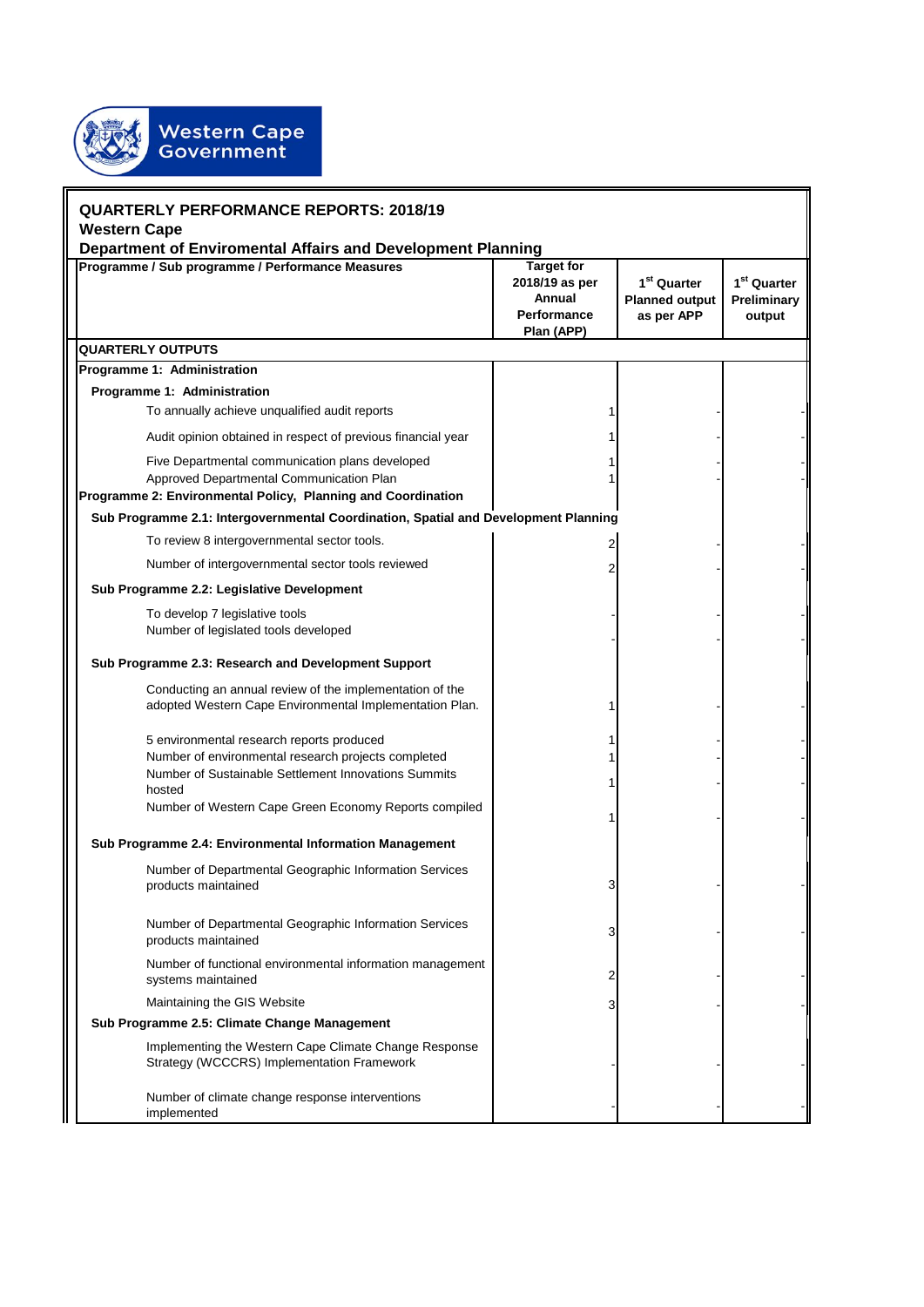| Programme / Sub programme / Performance Measures                                                                           | <b>Target for</b><br>2018/19 as per<br>Annual<br><b>Performance</b><br>Plan (APP) | 1 <sup>st</sup> Quarter<br><b>Planned output</b><br>as per APP | 1 <sup>st</sup> Quarter<br>Preliminary<br>output |
|----------------------------------------------------------------------------------------------------------------------------|-----------------------------------------------------------------------------------|----------------------------------------------------------------|--------------------------------------------------|
| <b>Programme 3: Compliance and Enforcement</b><br><b>Programme 3: Compliance and Enforcement</b>                           |                                                                                   |                                                                |                                                  |
| Number of litigation cases actively managed                                                                                | 40                                                                                |                                                                |                                                  |
| Number of appeals and objections processed                                                                                 | 45                                                                                |                                                                |                                                  |
| Number of intergovernmental compliance and enforcement<br>operations conducted                                             | 6                                                                                 |                                                                |                                                  |
| Number of litigation cases actively managed                                                                                | 40                                                                                |                                                                |                                                  |
| Number of appeals and objections processed                                                                                 | 45                                                                                | 10                                                             | 19                                               |
| Number of S24G applications finalised                                                                                      | 36                                                                                |                                                                |                                                  |
| Sub Programme 3.1: Environmental quality management compliance and enforcement                                             |                                                                                   |                                                                |                                                  |
| Number of complaince inspections conducted                                                                                 | 320                                                                               |                                                                |                                                  |
| Number of administrative enforcement notices issued for non-<br>compliance with environmental management legislation       | 200                                                                               | 55                                                             | 63                                               |
| Number of completed criminal investigations handed to the<br>NPA for procecution                                           | 14                                                                                |                                                                |                                                  |
| Number of compliance inspections conducted                                                                                 | 320                                                                               | 85                                                             | 68                                               |
| Programme 4: Environmental Quality Management                                                                              |                                                                                   |                                                                |                                                  |
| Sub Programme 4.1: Impact Management<br>Issuing of Provincial Environmental Impact Assessment<br>System evaluation reports |                                                                                   |                                                                |                                                  |
| Number of Provincial Environmental Impact Management<br>System evaluation reports                                          |                                                                                   |                                                                |                                                  |
| Finalising 95% of EIA's withing the legislated timeframes                                                                  |                                                                                   |                                                                |                                                  |
| Percentage of complete EIA applications finalized within<br>legislated timeframes                                          | 95                                                                                | 95                                                             | 100                                              |
| Sub Programme 4.2: Air Quality Management<br>Report on the State of Air Quality Management                                 |                                                                                   |                                                                |                                                  |
| Measuring ambient air quality at 12 stations as part the<br>Western Cape Ambient Air Quality Monitoring Network            | 11                                                                                |                                                                |                                                  |
| Finalising all AELs received within legislated timeframes                                                                  | 100                                                                               |                                                                |                                                  |
| Assessing human health risk to air quality and reporting on air<br>quality management and monitoring activities            |                                                                                   |                                                                |                                                  |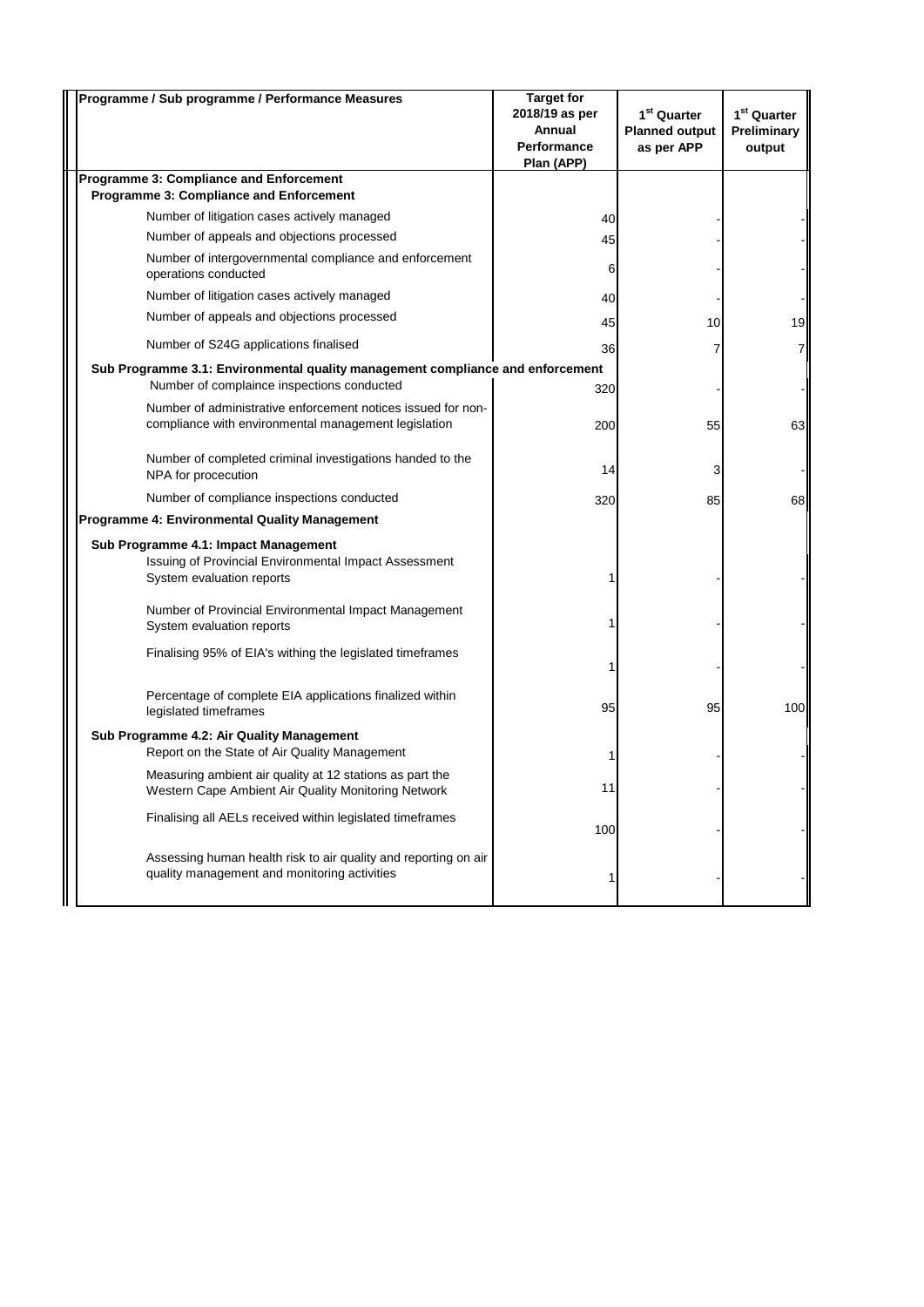| Programme / Sub programme / Performance Measures                                                             | <b>Target for</b><br>2018/19 as per<br>Annual<br><b>Performance</b><br>Plan (APP) | 1 <sup>st</sup> Quarter<br><b>Planned output</b><br>as per APP | 1 <sup>st</sup> Quarter<br>Preliminary<br>output |
|--------------------------------------------------------------------------------------------------------------|-----------------------------------------------------------------------------------|----------------------------------------------------------------|--------------------------------------------------|
| Report on Air Quality Measures to inform Health Risk                                                         | 1                                                                                 |                                                                |                                                  |
| Report on the State of Air Quality Management                                                                |                                                                                   |                                                                |                                                  |
| Number of stations monitoring ambient air quality                                                            | 12                                                                                |                                                                |                                                  |
| Percentage of Atmospheric Emission Licenses (AEL) issued<br>within legislated timeframes                     | 100                                                                               | 100                                                            |                                                  |
| Sub Programme 4.3: Pollution and Waste Management                                                            |                                                                                   |                                                                |                                                  |
| Conducting waste minimisation interventions for priority waste<br>streams                                    | 3                                                                                 |                                                                |                                                  |
| Finalising 95% of Waste Management Licences within the<br>legislated timeframes                              | 95                                                                                |                                                                |                                                  |
| Conducting pollution control inspections                                                                     | 5                                                                                 |                                                                |                                                  |
| Rehabilitating riverine sites                                                                                |                                                                                   |                                                                |                                                  |
| Developing an Annual Report on the Sustainable Water<br>Management Plan                                      | 1                                                                                 |                                                                |                                                  |
| Monitoring river and estuarine sites in respect of pollution<br>control                                      | 42                                                                                |                                                                |                                                  |
| Undertaking waste management planning interventions.                                                         |                                                                                   |                                                                |                                                  |
| Conducting hazardous waste intervention                                                                      |                                                                                   |                                                                |                                                  |
| Developing an Annual State of Waste Management Report                                                        |                                                                                   |                                                                |                                                  |
| Number of river and estuarine sites monitored in respect of<br>pollution control                             | 42                                                                                |                                                                |                                                  |
| Report on Sustainable Water Management Plan                                                                  | 1                                                                                 |                                                                |                                                  |
| Number of riverine sites targeted for rehabilitation                                                         | 4                                                                                 |                                                                |                                                  |
| Number of Bio-remediation interventions implemented<br>Number of inspections in respect of pollution control |                                                                                   |                                                                |                                                  |
| Number of closure letters issued in respect of S30 cases                                                     | 5<br>4                                                                            |                                                                |                                                  |
| Number of decisions issued in respect of contaminated land<br>cases received                                 |                                                                                   |                                                                |                                                  |
| Waste minimisation intervention(s) undertaken for priority<br>waste streams                                  | 3                                                                                 |                                                                |                                                  |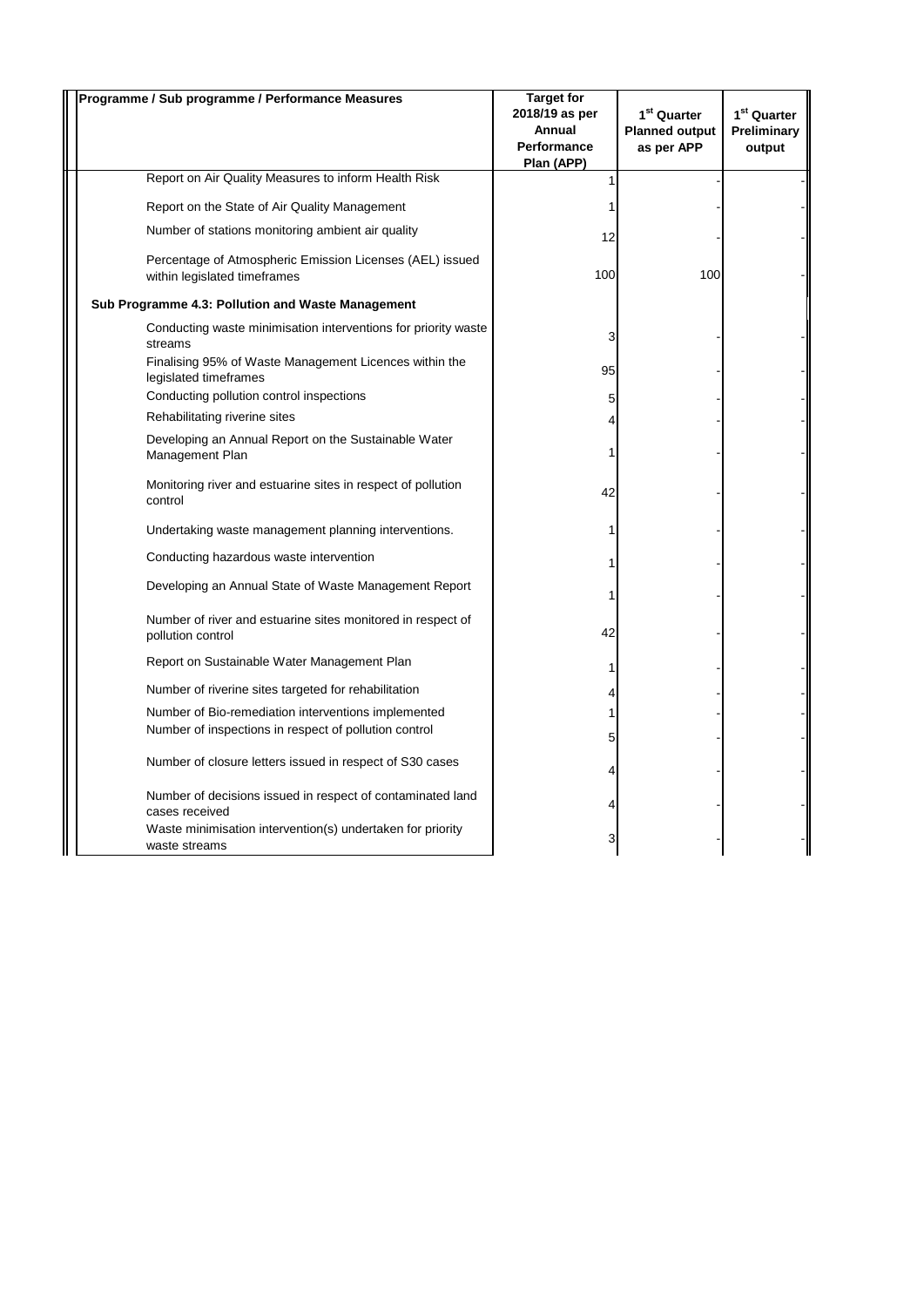| Programme / Sub programme / Performance Measures                                                                     | <b>Target for</b>  |                         |                         |
|----------------------------------------------------------------------------------------------------------------------|--------------------|-------------------------|-------------------------|
|                                                                                                                      | 2018/19 as per     | 1 <sup>st</sup> Quarter | 1 <sup>st</sup> Quarter |
|                                                                                                                      | Annual             | <b>Planned output</b>   | Preliminary             |
|                                                                                                                      | <b>Performance</b> | as per APP              | output                  |
|                                                                                                                      | Plan (APP)         |                         |                         |
| Hazardous waste intervention(s) undertaken                                                                           |                    |                         |                         |
| Waste management planning intervention(s) undertaken<br>State of waste management report developed                   |                    |                         |                         |
| Percentage of Waste License applications finalised within                                                            |                    |                         |                         |
| legislated time-frames                                                                                               | 95                 | 95                      | 100                     |
| Programme 5: Biodiversity Management                                                                                 |                    |                         |                         |
| Sub Programme 5.1: Biodiversity and Protected Area Planning and Management                                           |                    |                         |                         |
|                                                                                                                      |                    |                         |                         |
| Developing, approving and implementing the Provincial<br>Biodiversity Strategy and Action Plan (PBSAP)               |                    |                         |                         |
| Implementation of the Western Cape Provincial Biodiversity                                                           |                    |                         |                         |
| Strategy and Action Plan (PBSAP)                                                                                     |                    |                         |                         |
| Sub Programme 5.2: Conservation Agencies & Services                                                                  |                    |                         |                         |
| Develop and implement the Bio Diversity Economy                                                                      |                    |                         |                         |
| Programme                                                                                                            |                    |                         |                         |
| Implementing a process to monitor and evaluate CapeNature                                                            |                    |                         |                         |
| on an ongoing basis                                                                                                  |                    |                         |                         |
| Compile oversight report on the performance of CapeNature                                                            |                    |                         |                         |
|                                                                                                                      |                    |                         |                         |
| Number of Biodiversity Economy initiatives implemented                                                               |                    |                         |                         |
| Sub Programme 5.3: Coastal Management                                                                                |                    |                         |                         |
| Implementing the Western Cape Provincial Coastal                                                                     |                    |                         |                         |
| Management Programme as required in terms of NEM: ICM                                                                |                    |                         |                         |
|                                                                                                                      |                    |                         |                         |
| Finalising the Estuary Management Plan for the Breede River                                                          |                    |                         |                         |
| Estuary                                                                                                              |                    |                         |                         |
| Implementation of the Provincial Coastal Management                                                                  |                    |                         |                         |
| Programme                                                                                                            |                    |                         |                         |
| Implementation of the Western Cape Estuary Management                                                                |                    |                         |                         |
| Programme<br>Programme 6: Environmental Empowerment Services                                                         |                    |                         |                         |
|                                                                                                                      |                    |                         |                         |
| Sub Programme 6.1. Environmental Capacity Development and Support                                                    |                    |                         |                         |
| Environmental capacity building activities conducted                                                                 | 54                 |                         |                         |
| Number of work opportunities created through environmental                                                           |                    |                         |                         |
| programmes                                                                                                           | 20                 |                         |                         |
|                                                                                                                      |                    |                         |                         |
| Review Departmental Environmental Support and Capacity                                                               |                    |                         |                         |
| <b>Building Strategy</b>                                                                                             |                    |                         |                         |
| Percentage implementation of the local government support                                                            |                    |                         |                         |
| strategy                                                                                                             |                    |                         |                         |
| Number of environmental capacity building activities                                                                 |                    |                         |                         |
| conducted                                                                                                            | 54                 | 11                      |                         |
|                                                                                                                      |                    |                         |                         |
| Sub Programme 6.2: Environmental Communication and Awareness Raising<br>Environmental awareness activities conducted |                    |                         |                         |
|                                                                                                                      | 18                 |                         |                         |
| Number of environmental awareness activities conducted                                                               | 18                 |                         |                         |
|                                                                                                                      |                    |                         |                         |
| Programme 7: Development Planning                                                                                    |                    |                         |                         |
| Sub Programme 7.1: Development Facilitation                                                                          |                    |                         |                         |
| Number of Land Assembly, Catalytic Initiatives and                                                                   |                    |                         |                         |
| Regeneration Programme evaluation reports                                                                            |                    |                         |                         |
| Number of Departmental Municipal Support and Capacity                                                                |                    |                         |                         |
| <b>Building Strategy evaluation reports</b>                                                                          |                    |                         |                         |
| Number of Provincial Development Planning Intelligence                                                               |                    |                         |                         |
| Management Framework evaluation reports                                                                              |                    |                         |                         |
| Number of Land Assembly, Catalytic Initiatives and<br>Regeneration Programme evaluation reports                      |                    |                         |                         |
| Number of Departmental Municipal Support and Capacity                                                                |                    |                         |                         |
| <b>Building Strategy evaluation reports</b>                                                                          |                    |                         |                         |